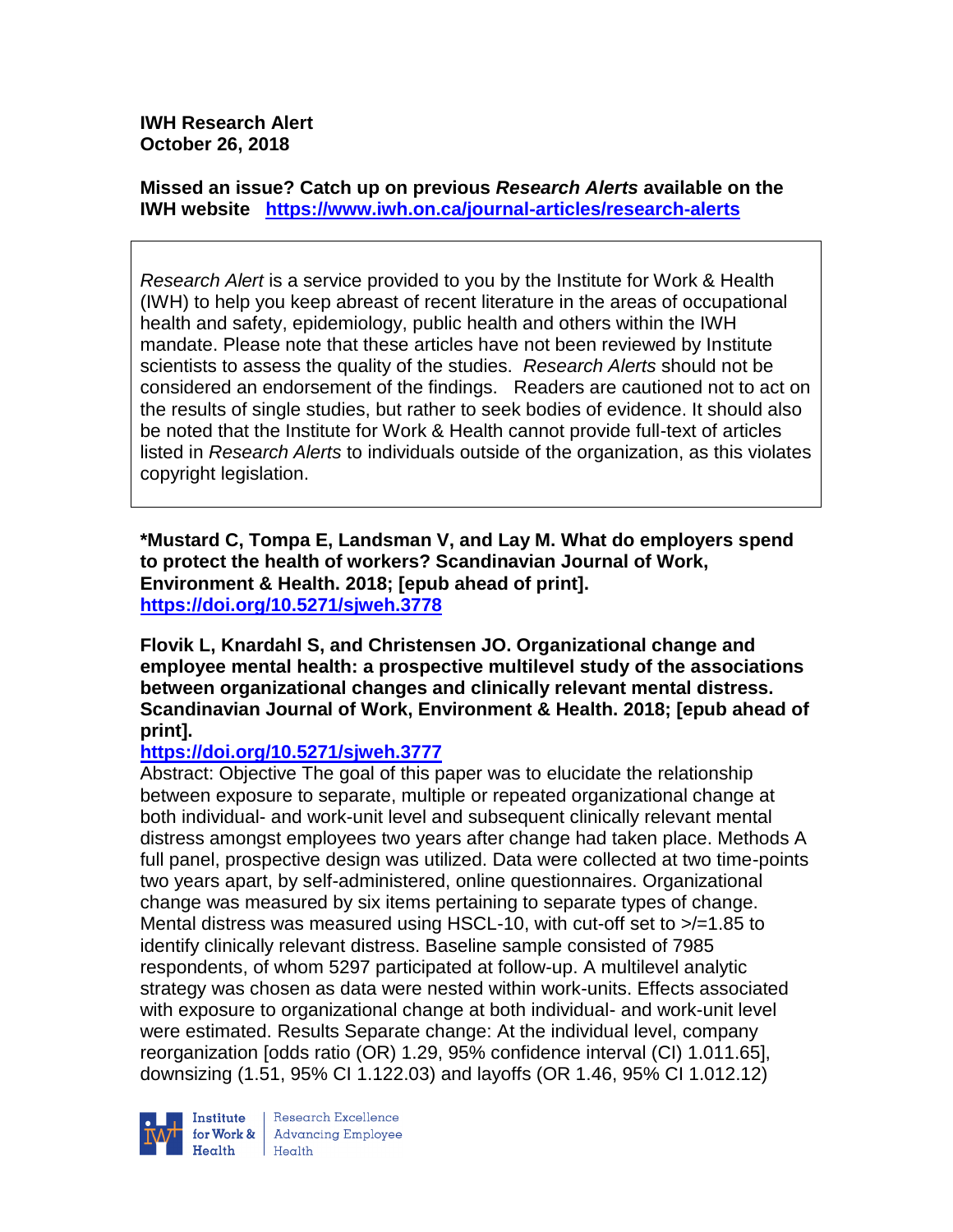were prospectively associated with mental distress. At work-unit level, company reorganization (OR 1.46, 95% CI 1.04-2.04) was associated with mental distress, but the statistically significant association diminished when adjusting for the work factors job control, job demands and support. Multiple changes: At the individual level, exposure to multiple organizational changes at baseline were associated with mental distress at follow-up (OR 1.75, 95% CI 1.282.38). Repeated change: At the individual level, exposure to repeated organizational change was associated with mental distress at follow-up (OR 1.84, 95% CI 1.292.63). Conclusions Exposure to organizational changes at the individual level indicated an elevated risk of subsequent clinically relevant mental distress following both separate, multiple and repeated organizational changes. These associations were also present at work-unit level, but diminished when adjusting for certain work factors, indicating a possible mediating effect

#### **Genin PM, Dessenne P, Finaud J, Pereira B, Dutheil F, Thivel D, and Duclos M. Effect of work-related sedentary time on overall health profile in active vs. inactive office workers. Frontiers in Public Health. 2018; 6:279. <https://doi.org/10.3389/fpubh.2018.00279> [open access]**

Abstract: Objective: While public health strategies are developed to fight sedentary behaviors and promote physical activity, some professional activities, and especially tertiary ones, have been pointed out for their highly sedentary nature. Although workplace physical activity programs are increasingly proposed by companies to their employees in order to increase their physical activity levels, sitting and screen time remain extremely high. The main aim of this work was to compare health indicators between active and inactive tertiary employees with similar high levels of sedentariness. Secondly, we questioned the effects of a 5-month workplace physical activity program on overall health indicators among initially active and inactive tertiary employees. Methods: Anthropometric measurements, body composition (bio-impedance), physical fitness (cardiorespiratory and musculoskeletal fitness) and health-related quality of life and perception of health status (self-reported questionnaires) were assessed among 193 active and inactive tertiary employees before (T0) and after a 5 month workplace physical activity intervention (T1), composed of 2 physical sessions per week. Results: Significant improvements were found in performance of push-ups ( $p < 0.001$ ), back muscle strength ( $p < 0.001$ ) fat mass  $(p < 0.01)$  and waist circumference  $(p < 0.05)$  in active compared with inactive employees both at baseline and at the end of the program. Health perception (p < 0.001) was significantly different between groups at T0 but not at T1. However, no significant difference was observed for fat-free mass, BMI, workplace wellbeing and lower and upper limbs muscle strength. The variations between T0 and T1 demonstrate that, while all the studied parameters progressed positively during the 5-month program, health perception ( $p < 0.001$ ), back muscle strength (p < 0.05) and BMI (tendency) showed a significantly higher progression in the inactive compared with the active group. Conclusion: Health indicators might not be improved among active tertiary employees compared with inactive ones,



Research Excellence for Work & | Advancing Employee  $H_{\text{each}}$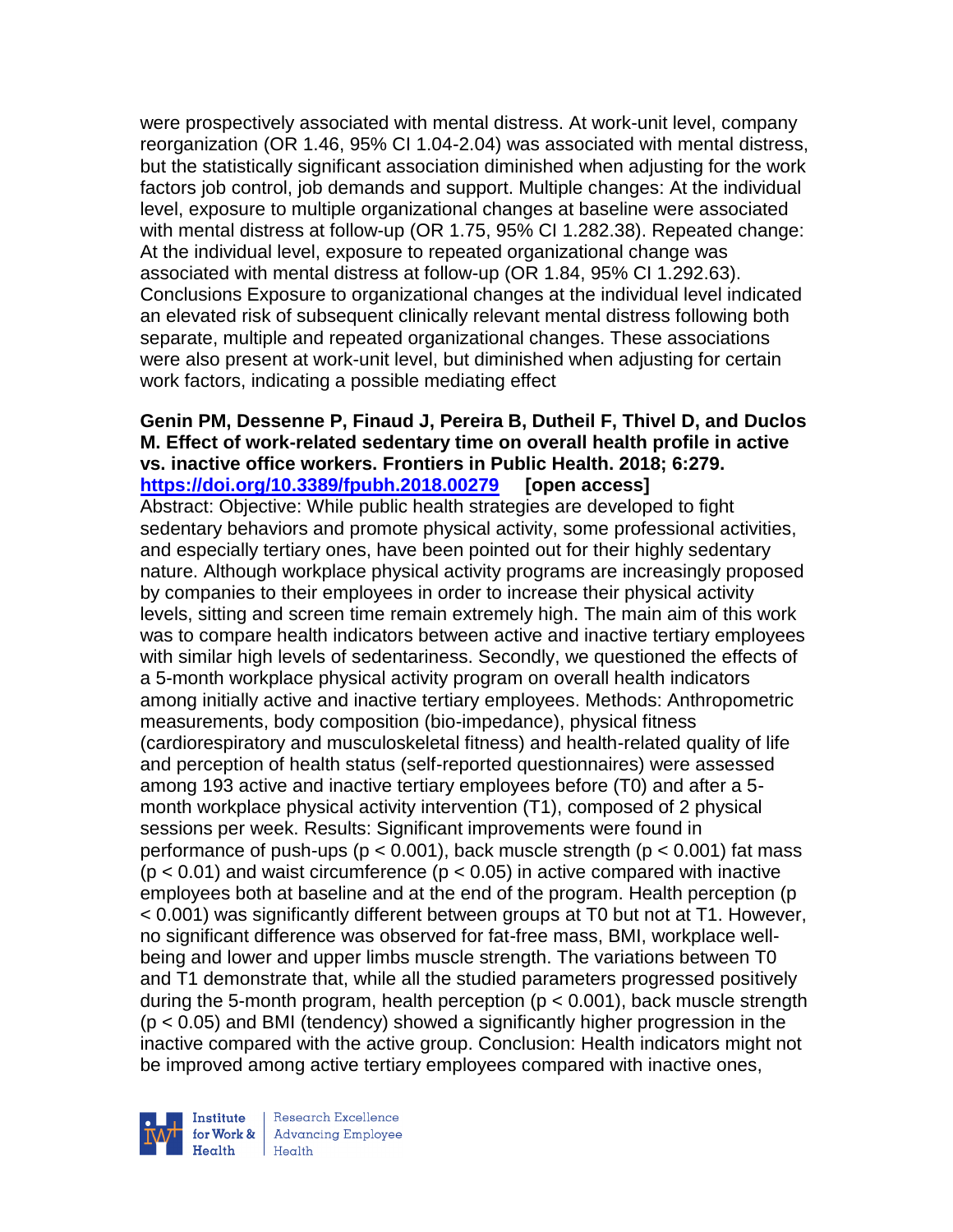which might be due to the high level of sedentariness characterizing their occupational task.Structured on-site physical activity programs can improve health in both initially active and inactive employees

#### **Gomes T, Khuu W, Martins D, Tadrous M, Mamdani MM, Paterson JM, and Juurlink DN. Contributions of prescribed and non-prescribed opioids to opioid related deaths: population based cohort study in Ontario, Canada. British Medical Journal. 2018; 362:k3207.**

**<https://doi.org/10.1136/bmj.k3207> [open access]** Abstract: OBJECTIVE: To describe the contributions of prescribed and nonprescribed opioids to opioid related deaths. DESIGN: Population based cohort study. SETTING: Ontario, Canada, from 1 January 2013 to 31 December 2016. PARTICIPANTS: All Ontarians who died of an opioid related cause. EXPOSURE: Active opioid prescriptions, defined as those with a duration overlapping the date of death, and recent opioid prescriptions, defined as those dispensed in the 30 and 180 days preceding death. Postmortem toxicology results from the Drug and Drug/Alcohol Related Death database were used to characterise deaths on the basis of presence of prescribed and non-prescribed (that is, diverted or illicit) opioids, overall and stratified by year and age. RESULTS: 2833 opioid related deaths occurred. An active opioid prescription on the date of death was relatively common but declined slightly throughout the study period (38.2% (241/631) in 2013 and 32.5% (278/855) in 2016; P for trend=0.03). Older people and women were relatively more likely to have an active opioid prescription at time of death. In 2016, 46% (169/364) of people aged 45-64 had an active opioid prescription compared with only 12% (8/69) among those aged 24 or younger (P for trend<0.001). Similarly, 46% (124/272) of women had an active opioid prescription at time of death compared with 26.4% (154/583) of men (P<0.001). Among people with active opioid prescriptions at time of death, 37.8% (375/993) also had evidence of a non-prescribed opioid on postmortem toxicology. By 2016, the non-prescribed opioid most commonly identified after death was fentanyl (41%; 47 of 115 cases). Among people without an active opioid prescription at time of death, fentanyl was detected in 20% (78/390) of deaths in 2013, increasing to 47.5% (274/577) by 2016 (P<0.001). CONCLUSIONS: Prescribed, diverted, and illicit opioids all play an important role in opioid related deaths. Although more than half of all opioid related deaths still involved prescription drugs (either dispensed or diverted) in 2016, the increased rate of deaths involving fentanyl between 2015 and 2016 is concerning and suggests the need for a multifactorial approach to this problem that considers both the prescribed and illicit opioid environments

**Hara KW, Bjorngaard JH, Jacobsen HB, Borchgrevink PC, Johnsen R, Stiles TC, Brage S, and Woodhouse A. Biopsychosocial predictors and trajectories of work participation after transdiagnostic occupational rehabilitation of participants with mental and somatic disorders: a cohort study. BMC Public Health. 2018; 18(1):1014.**

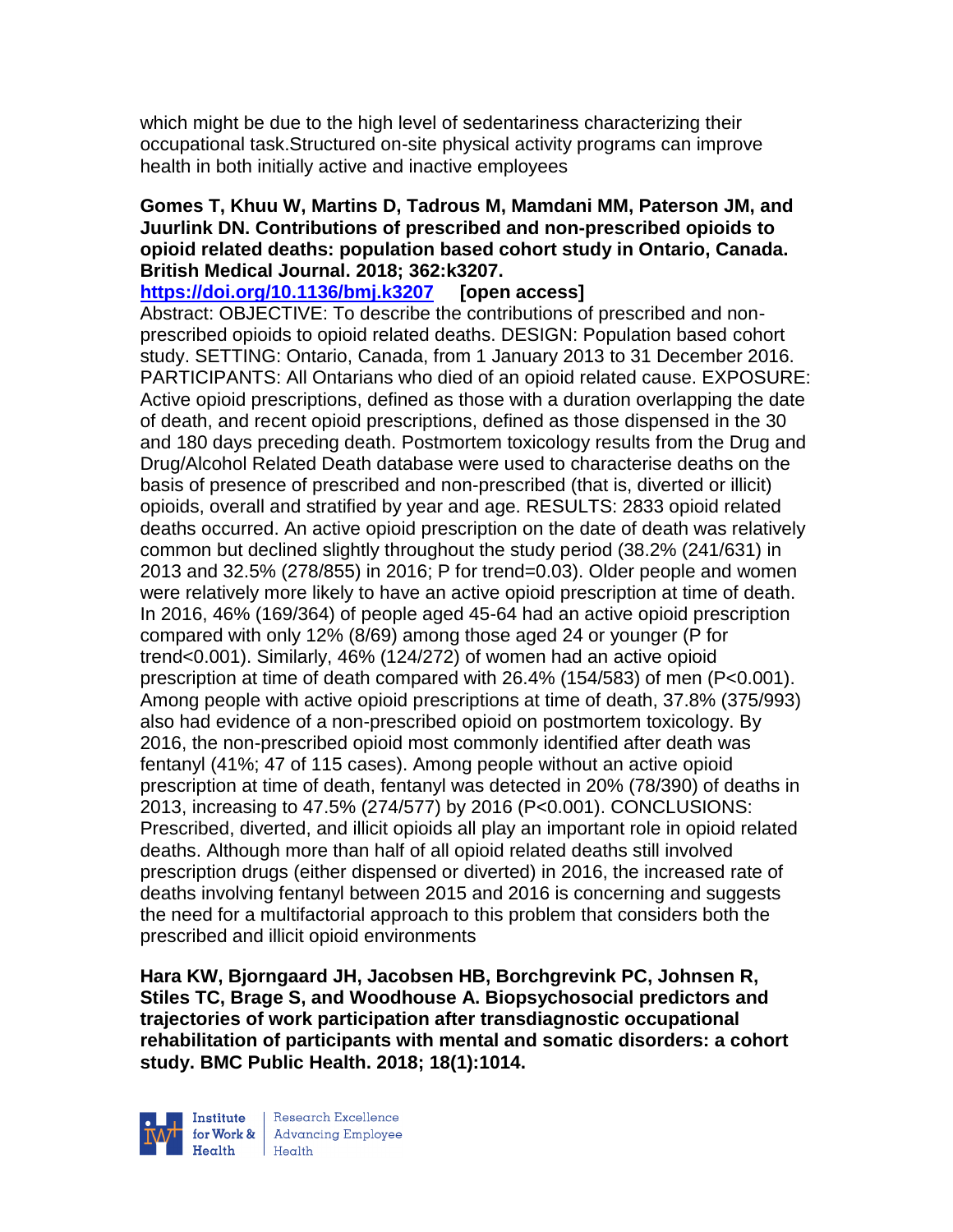# **<https://doi.org/10.1186/s12889-018-5803-0> [open access]**

Abstract: BACKGROUND: Group-based transdiagnostic occupational rehabilitation programs including participants with mental and somatic disorders have emerged in clinical practice. Knowledge is sparse on subsequent participation in competitive work. This study aimed to investigate trajectories for (re)entry to work for predefined subgroups in a diagnostically heterogeneous sample of sick-listed participants after completing occupational rehabilitation. METHODS: A cohort of 212 participants aged 18-69 on long-term sick leave (> 8 weeks) with chronic pain, chronic fatigue and/or common mental disorders was followed for one year after completing a 3(1/2)-week rehabilitation intervention based on Acceptance and Commitment Therapy. Self-reported, clinical and registry data were used to study the associations between predefined biopsychosocial predictors and trajectories for (re)entry to competitive work (>/= 1 day per week on average over 8 weeks). Generalized estimating equations analysis was used to investigate trajectories. RESULTS: For all biopsychosocial subgroups (re)entry to work increased over time. Baseline employment, partial sick leave and higher expectation of return to work (RTW) predicted higher probability of having (re)entered work at any given time after discharge. The odds of increasing reentry over time (statistical interaction with time) was weaker for the group receiving the benefit work assessment allowance compared with those receiving sickness benefit (OR =  $0.92$ ,  $p = 0.048$ ) or for those on partial sick leave compared with full sick leave (OR  $0.77$ ,  $p < 0.001$ ), but higher for those who at baseline had reported having a poor economy versus not (OR 1.16,  $p =$ 0.010) or reduced emotional functioning compared with not  $(OR 1.11, p = 0.012)$ . Health factors did not differentiate substantially between trajectories. CONCLUSIONS: Work participation after completing a transdiagnostic occupational rehabilitation intervention was investigated. Individual and system factors related to work differentiated trajectories for (re)entry to work, while individual health factors did not. Having a mental disorder did not indicate a worse prognosis for (re)entry to work following the intervention. Future trials within occupational rehabilitation are recommended to pivot their focus to workrelated factors, and to lesser extent target diagnostic group

### **Heinz AJ, Meffert BN, Halvorson MA, Blonigen D, Timko C, and Cronkite R. Employment characteristics, work environment, and the course of depression over 23 years: does employment help foster resilience? Depression and Anxiety. 2018; 35(9):861-867.**

**<https://doi.org/10.1002/da.22782> [open access]**

Abstract: BACKGROUND: Depression is the leading cause of disability and represents a significant challenge to stable employment and professional success. Importantly, employment may also operate as a protective factor against more chronic courses of depression as it can function as a form of behavioral activation and scaffold recovery by facilitating community integration. The current study examined work-related characteristics as protective or risk factors for subsequent long-term depression trajectories. METHODS: Relations

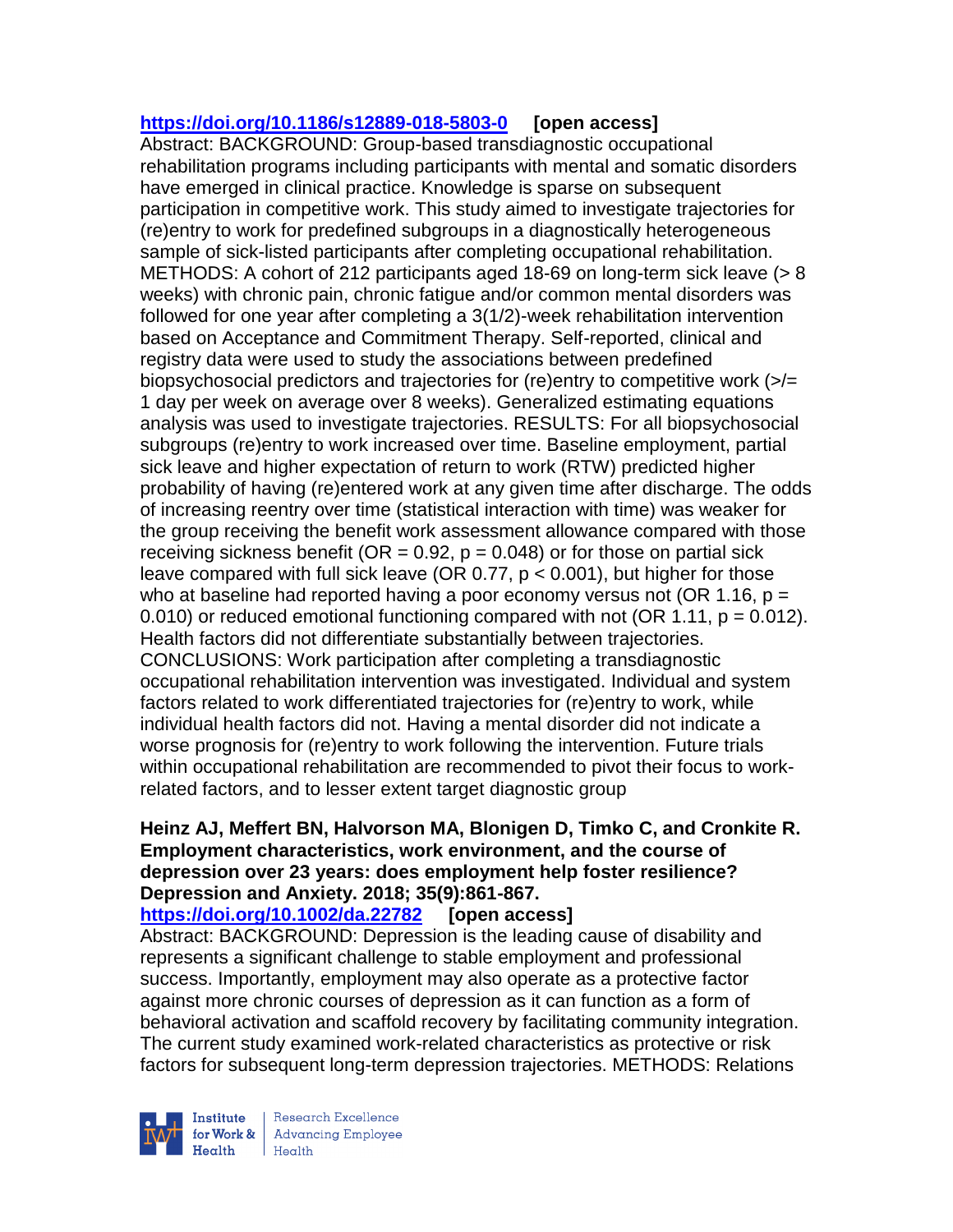between employment characteristics and lifetime course of depression were examined among 424 adults in the community who entered treatment for depression. The sample was followed for 23 years with assessments at 1, 4, 10, and 23 years post baseline. At baseline, participants were asked about employment history and status along with work-related events and aspects of their work environments. Depression was measured at each assessment, and three different life course trajectories of depression were identified. RESULTS: Employment at baseline was associated with lower levels of depression at baseline and less severe life courses of depression. Among employed participants, higher occupational prestige, a more supportive work environment (greater involvement, cohesion, and perceived support), and lower work stress (less pressure and more control, role clarity, and autonomy) may protect against more severe, intractable depression over time and may have bolstered functioning. CONCLUSIONS: Findings have potential to be harnessed for clinical translation to better inform vocational rehabilitation counseling and human resources programs. Specifically, clinician assessment of work setting can guide patient decision making about how to reduce vulnerability to depression and foster resilience via employment

#### **Juvani A, la Oksanen T, Virtanen M, Salo P, Pentti J, Kivimaki M, and Vahtera J. Clustering of job strain, effort-reward imbalance, and organizational injustice and the risk of work disability: a cohort study. Scandinavian Journal of Work, Environment & Health. 2018; 44(5):485-495. <https://doi.org/10.5271/sjweh.3736>**

Abstract: Objectives The aim of this study was to examine the association between co-occurring work stressors and risk of disability pension. Methods The work stressors job strain, effort-reward imbalance (ERI), and organizational injustice were measured by a survey in 2008 of 41 862 employees linked to national records of all-cause and cause-specific disability pensions until 2011. Co-occurring work stressors were examined as risk factors of work disability using Cox regression marginal models. Results Work stressors were clustered: 50.8% had no work stressors [observed-to-expected ratio (O/E)=1.2], 27.4% were exposed to one stressor (O/E=0.61-0.81), 17.7% to two stressors  $(O/E=0.91-1.73)$  and 6.4% to all three stressors  $(O/E=2.59)$ . During a mean follow-up of 3.1 years, 976 disability pensions were granted. Compared to employees with no work stressors, those with (i) co-occurring strain and ERI or (ii) strain, ERI and injustice had a 1.9-2.1-fold [95% confidence interval (CI) 1.7- 2.6] increased risk of disability retirement. The corresponding hazard ratios were 1.2 and 1.5 (95% CI 1.0-1.8) for strain and ERI alone. Risk of disability pension from depressive disorders was 4.4-4.7-fold (95% CI 2.4-8.0) for combinations of strain+ERI and strain+ERI+injustice, and 1.9-2.5-fold (95% CI 1.1-4.0) for strain and ERI alone. For musculoskeletal disorders, disability risk was 1.6-1.9-fold (95% CI 1.3-2.3) for strain+ERI and ERI+injustice combinations, and 1.3-fold (95% CI 1.0-1.7) for strain alone. Supplementary analyses with work stressors determined using work-unit aggregates supported these findings. Conclusions

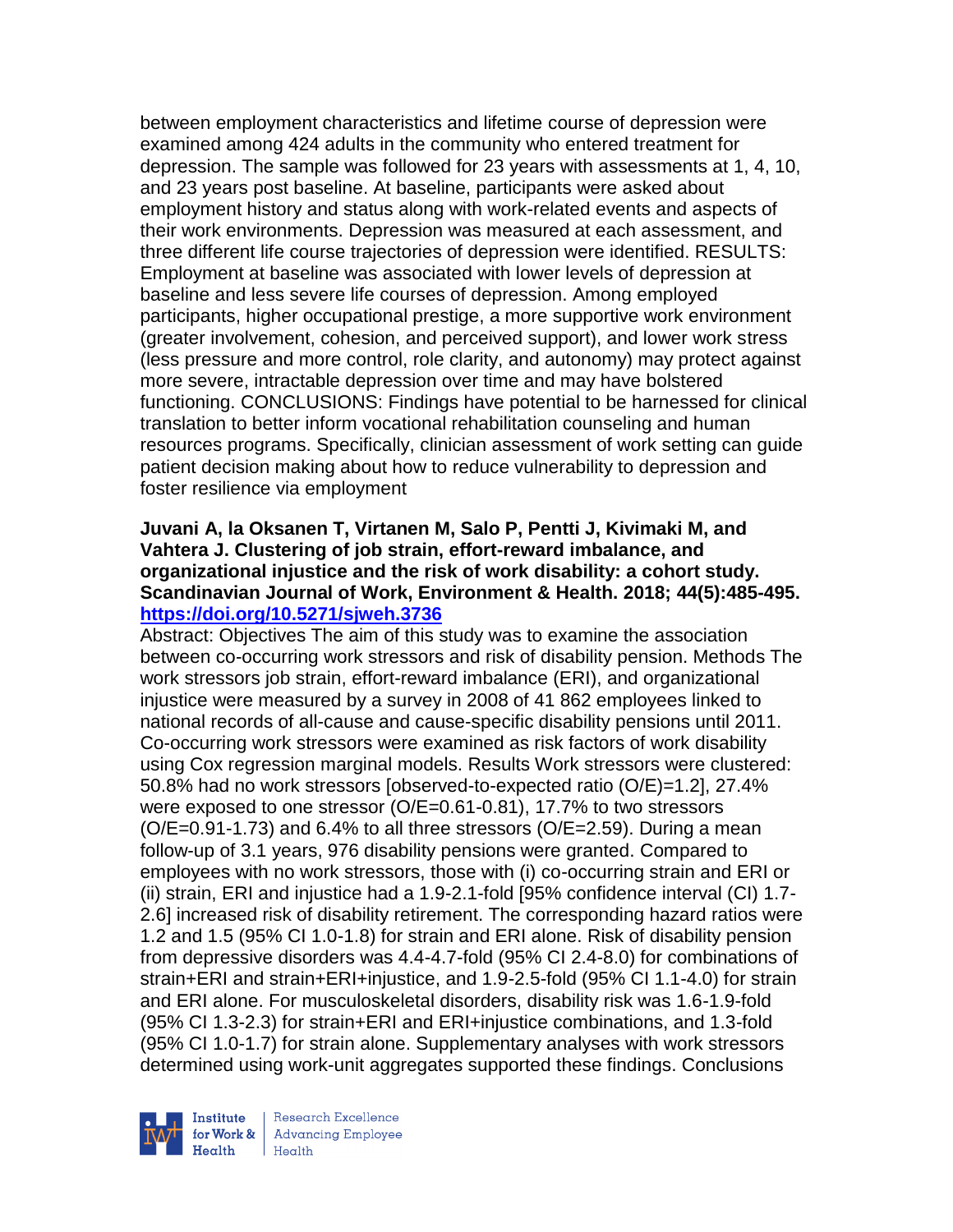Work stressors tend to cluster in the same individuals. The highest risk of disability pension was observed among those with work stressor combinations strain+ERI or strain+ERI+injustice, rather than for those with single stressors

#### **Keown GA and Tuchin PA. Workplace factors associated with neck pain experienced by computer users: a systematic review. Journal of Manipulative and Physiological Therapy. 2018; 41(6):508-529. <https://doi.org/10.1016/j.jmpt.2018.01.005>**

Abstract: INTRODUCTION: The purpose of this systematic review was to examine literature on workplace factors associated with neck pain or symptoms in computer users performing clerical functions. METHODS: A systematic search of the Cochrane, Medline, CINAHL, and EMBASE databases was conducted for observational and experimental studies published since 2000. This review applied the case definition of The Bone and Joint Decade 2000-2010 Task Force on Neck Pain and Its Associated Disorders. RESULTS: Seven hundred twentynine studies were identified. Seven hundred and two studies were excluded. Twenty-seven studies fulfilled inclusion criteria and were assessed for risk of bias. Cross-sectional studies were commonly at risk from nonresponse bias and lack of adequate case definitions. Experimental studies were mostly at risk of bias due to confounding and participant recruitment methods. CONCLUSIONS: Neck pain was not significantly associated with high job demands, low skill discretion, low decision authority, or low peer support. However, when these variables were combined with increased duration of computing tasks, or ergonomic demands, they reached significance. Supervisor support was found to be the only significant buffer capable of preventing these variables reaching significance in female office workers

**Lin K, Lee W, Azari R, and Migliaccio GC. Training of low-literacy and low-English-proficiency Hispanic workers on construction fall fatality. Journal of Management in Engineering. 2018; 34(2):05017009. [https://doi.org/10.1061/\(ASCE\)ME.1943-5479.0000573](https://doi.org/10.1061/(ASCE)ME.1943-5479.0000573)** 

**Nogues S and Finucan J. Economic evaluations of workplace mental health interventions: a critical review. Canadian Journal of Administrative Sciences. 2018; [epub ahead of print]. <https://doi.org/10.1002/cjas.1502>** 

**Pinto AD, Hassen N, and Craig-Neil A. Employment interventions in health settings: a systematic review and synthesis. Annals of Family Medicine. 2018; 16(5):447-460.** 

**<https://doi.org/10.1370/afm.2286> [open access]**

Abstract: PURPOSE: Employment is a key social determinant of health. People who are unemployed typically have worse health than those employed. Illness and disability can result in unemployment and be a barrier to regaining employment. We combined a systematic review and knowledge synthesis to identify both studies of employment interventions in health care settings and



Institute Research Excellence<br>
for Work & Advancing Employee<br>
Health Health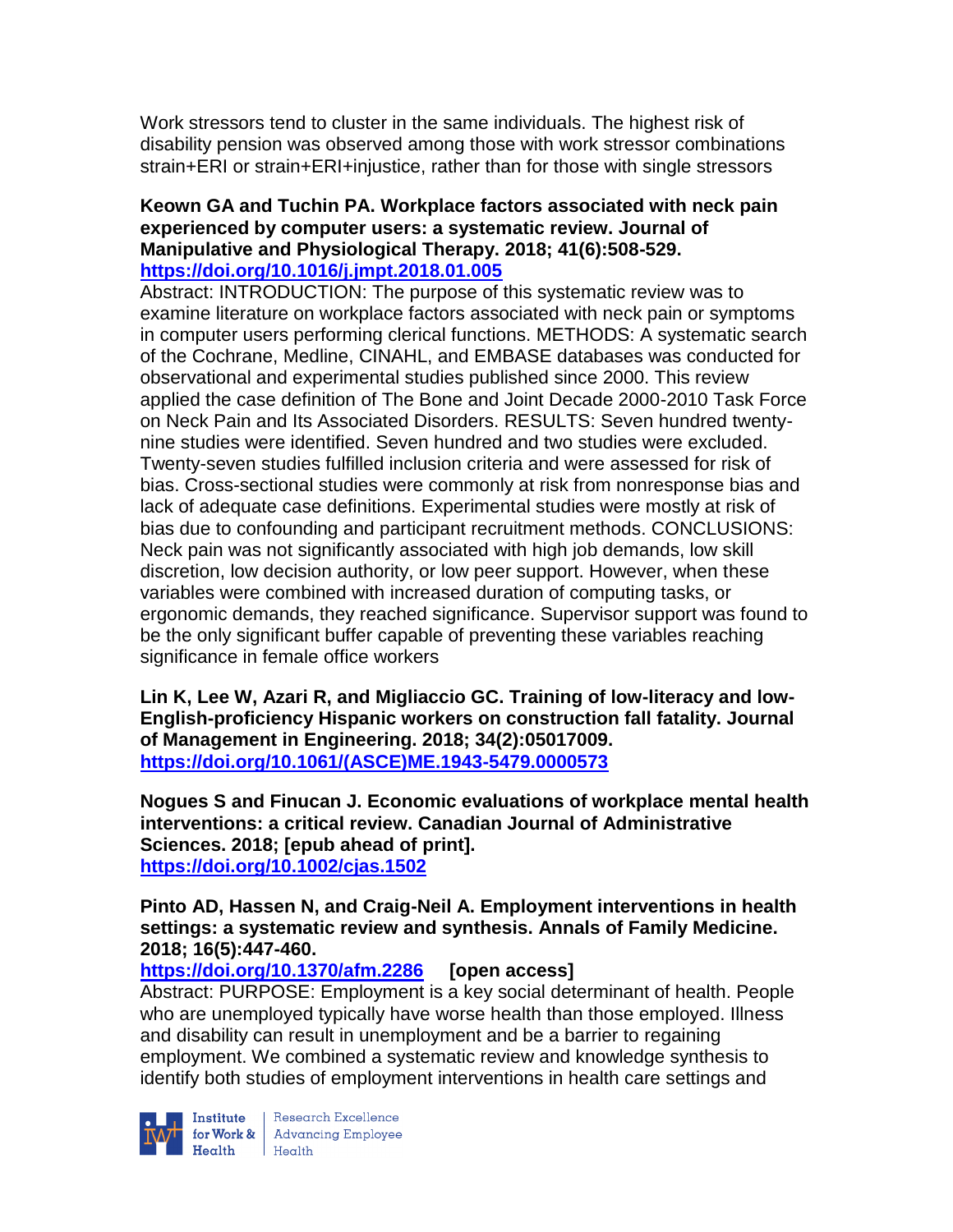common characteristics of successful interventions. METHODS: We searched the peer-reviewed literature (1995-2017), and titles and abstracts were screened for inclusion and exclusion criteria by 2 independent reviewers. We extracted data on the study setting, participants, intervention, methods, and findings. We also conducted a narrative synthesis and iteratively developed a conceptual model to inform future primary care interventions. RESULTS: Of 6,729 unique citations, 88 articles met our criteria. Most articles (89%) focused on people with mental illness. The majority of articles (74%) tested interventions that succeeded in helping participants gain employment. We identified 5 key features of successful interventions: (1) a multidisciplinary team that communicates regularly and collaborates, (2) a comprehensive package of services, (3) one-on-one and tailored components, (4) a holistic view of health and social needs, and (5) prospective engagement with employers. CONCLUSIONS: Our findings can inform new interventions that focus on employment as a social determinant of health. Although hiring a dedicated employment specialist may not be feasible for most primary care organizations, pathways using existing resources with links to external agencies can be created. As precarious work becomes more common, helping patients engage in safe and productive employment could improve health, access to health care, and well-being

#### **Sinyai C, MacArthur B, and Roccotagliata T. Evaluating the readability and suitability of construction occupational safety and health materials designed for workers. American Journal of Industrial Medicine. 2018; 61(10):842-848.**

# **<https://doi.org/10.1002/ajim.22901>**

Abstract: INTRODUCTION: Printed materials for training and hazard communication are an essential part of occupational safety and health programs, but must be understood by their intended audience. METHODS: Researchers collected 103 safety training handouts, brochures, and Safety Data Sheets and scored them for readability and suitability using four standard health communication instruments: the SMOG test, the Flesch-Kincaid Reading Ease Assessment, the SAM (Suitability Assessment of Materials), and CCI (the CDC Clear Communication Index). RESULTS: Some of the materials used unfamiliar and technical terms. The SAM and CCI checklists revealed several elements of design and layout known to facilitate communication and comprehension, but missing from most of the materials scored. CONCLUSION: Occupational safety and health professionals preparing curricula and handouts for distribution to workers should incorporate some form of readability and suitability assessment to help ensure their written materials are clear and comprehensible to all segments of their audience

# **Sveinsdottir V, Eriksen HR, Baste V, Hetland J, and Reme SE. Young adults at risk of early work disability: who are they? BMC Public Health. 2018; 18(1):1176.**

**<https://doi.org/10.1186/s12889-018-6095-0> [open access]**

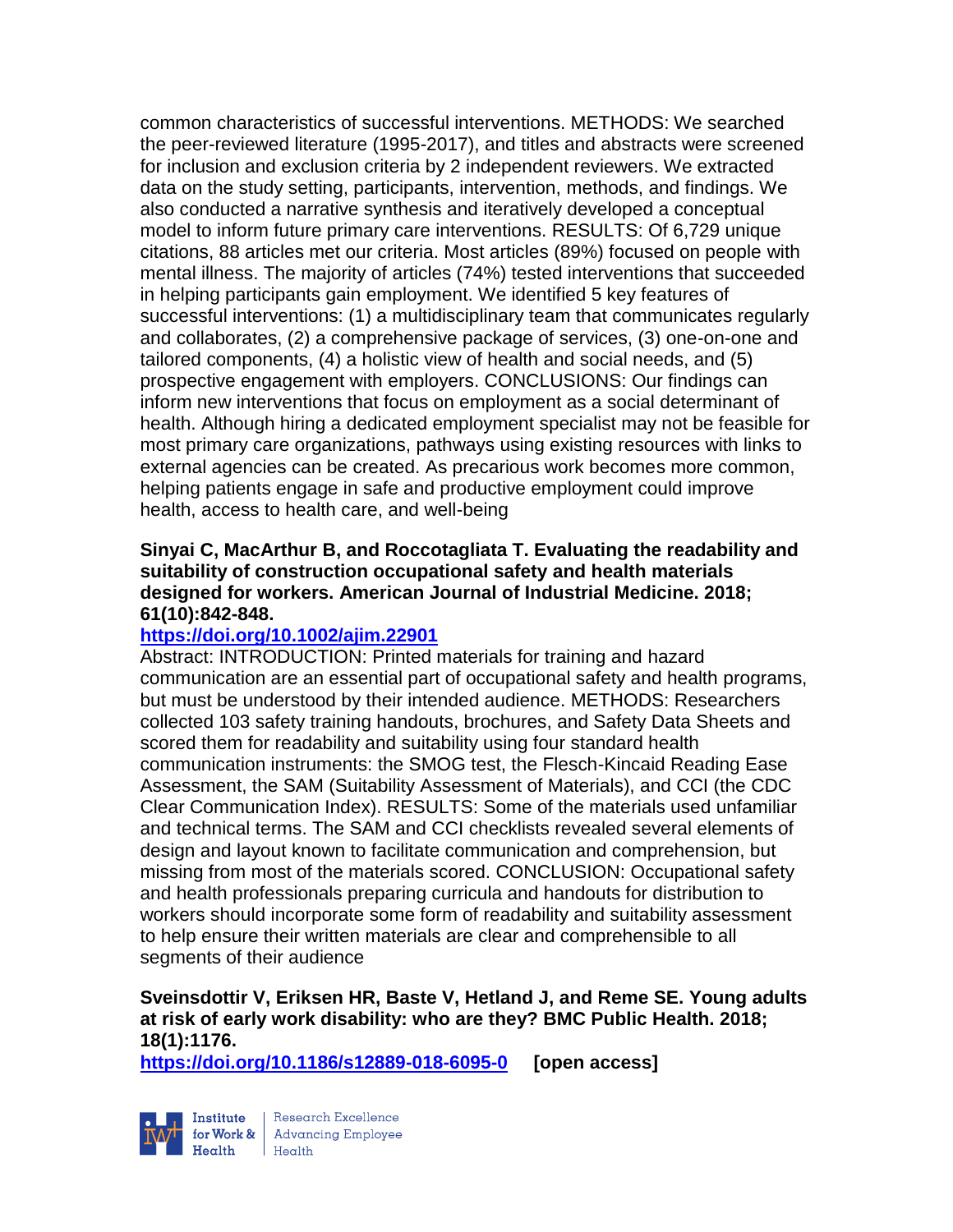Abstract: BACKGROUND: Young adults that are not in education, training or employment represent a problem across European countries. While some are cases of temporary transitions or short-term inactivity, others represent a more vulnerable group at risk of early work disability. Early exclusion from the labor market represents long lives exposed to detrimental effects of unemployment on health and well-being, and constitutes an economic burden for society. There is need for more knowledge about young adults who are at risk of early work disability but have not yet reached the point of more permanent exclusion. This study aims to investigate social and health-related problems in a Norwegian sample of young adults at risk of early work disability, and their self-perceived causes of illness. METHODS: Baseline data from participants in the SEED-trial (N = 96), a randomized controlled trial comparing individual placement and support to traditional vocational rehabilitation in young adults at risk of early work disability, were analyzed. Background, health behaviors, adverse social experiences, disability level, physical and mental health, social support, coping, and self-perceived causal attributions of illness were measured. Gender differences were analyzed using chi-square and t-tests. RESULTS: Mean age was 24, and 68% were men. One third reported reading and writing difficulties, and 40% had less than high-school education. The majority had experienced bullying (66%) or violence (39%), and 53% reported hazardous alcohol use. Psychological distress was the most prevalent health problem (52%), and women generally had more physical and mental health problems than men. Selfperceived causal attributions of illness were mainly related to relational problems, followed by health behaviors, heredity/genetics, and external environmental factors. CONCLUSIONS: The study provides a deeper insight into a vulnerable group with substantial challenges related to adverse social experiences, psychological distress, and alcohol use, who emphasized relational problems as the main causal factor for their illness. Findings suggest a need for broader focus on psychological and social factors in vocational rehabilitation efforts targeting young adults at risk of early work disability. Furthermore, gender-specific approaches may be warranted and should be followed up in future studies. TRIAL REGISTRATION: Clinicaltrials.gov: NCT02375074 . Retrospectively registered December 3rd 2014

**Viikari-Juntura E, Leinonen T, Virta LJ, Hiljanen I, Husgafvel-Pursiainen K, Autti-Ramo I, Rissanen P, Burdorf A, and Solovieva S. Early part-time sick leave results in considerable savings in social security costs at national level: an analysis based on a quasi-experiment in Finland. Scandinavian Journal of Work, Environment & Health. 2018; [epub ahead of print]. <https://doi.org/10.5271/sjweh.3780>** 

Abstract: Objectives We analyzed social security costs based on an earlier quasiexperiment that compared work participation between partial sickness beneficiaries and a matched group of full sickness beneficiaries. Methods Utilizing a population-based 70% representative sample, 1878 persons with parttime sick leave (intervention group) due to musculoskeletal diseases or mental

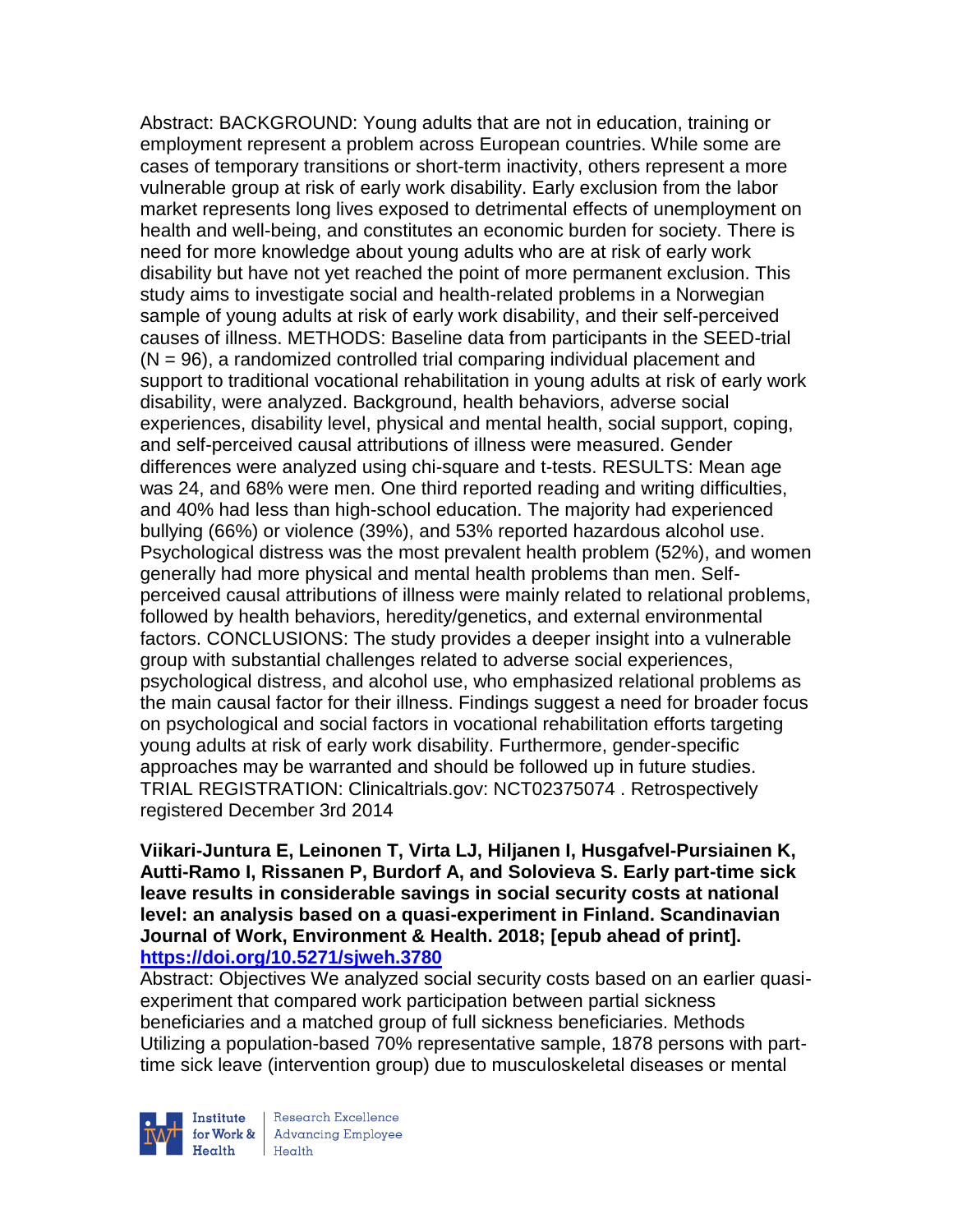disorders at an early stage of work disability and their propensity-score-matched controls with full-time sick leave were followed for two years. The outcome was the difference (absolute and relative) in social security costs between the intervention and control groups during follow-up. Costs of sickness absence, vocational rehabilitation, unemployment, and retirement days were calculated from national administrative registers. Results A cost reduction of euro2395 per person per year [95% confidence interval (CI) -

#### **Visram S, Hunter DJ, and Kuchenmuller T. Capacity for evidence-informed policymaking across Europe: development and piloting of a multistakeholder survey. Public Health. 2018; 163:54-60. <https://doi.org/10.1016/j.puhe.2018.06.007>**

Abstract: OBJECTIVES: Evidence-informed policymaking (EIP) is increasingly viewed as a complex endeavour that requires integration of research evidence with available resources and the preferences of those affected by the policy. The first technical expert meeting to enhance EIP in the World Health Organization (WHO) European Region identified the scope to develop and conduct a survey to gather insights into the generation, translation and application of research evidence across the region. This article describes the process of developing and piloting a multistakeholder survey (promoted and technically supported by WHO/Europe) on the topic of capacity for EIP. STUDY DESIGN: Rapid review and pilot cross-sectional survey. METHODS: A survey instrument was developed based on findings from the published literature and refined with input from EIP experts/champions. The online survey was then piloted using various recruitment strategies designed to maximise its reach among the key target groups (senior researchers, knowledge brokers and members of civil society). RESULTS: The rapid review revealed a clear gap in the evidence base in relation to broader surveys of capacity for EIP, as opposed to evidence-based practice at an individual level. Thirteen responses to the pilot survey were received from individuals in 10 European countries. Reported barriers to EIP included a lack of understanding among policymakers and a lack of interaction with researchers. There were examples of efforts to enhance capacity for EIP, both at region or country level and through membership of international networks and collaborations. However, few examples were given of the application and impact of research evidence on the policymaking process. CONCLUSION: This research has demonstrated the feasibility of developing and piloting a multicountry, multistakeholder survey to generate better understanding of evidence use in health policymaking. Next steps include incorporating the lessons learned into a revised version of the survey to be implemented with all 53 WHO/Europe Member States

**Wynne-Jones G, Chen Y, Croft P, Peat G, Wilkie R, Jordan K, and Petersson IF. Secular trends in work disability and its relationship to musculoskeletal pain and mental health: a time-trend analysis using five cross-sectional surveys (2002-2010) in the general population. Occupational and** 



Institute Research Excellence<br>
for Work & Advancing Employee<br>
Health<br>
Health  $H_{\text{eath}}$